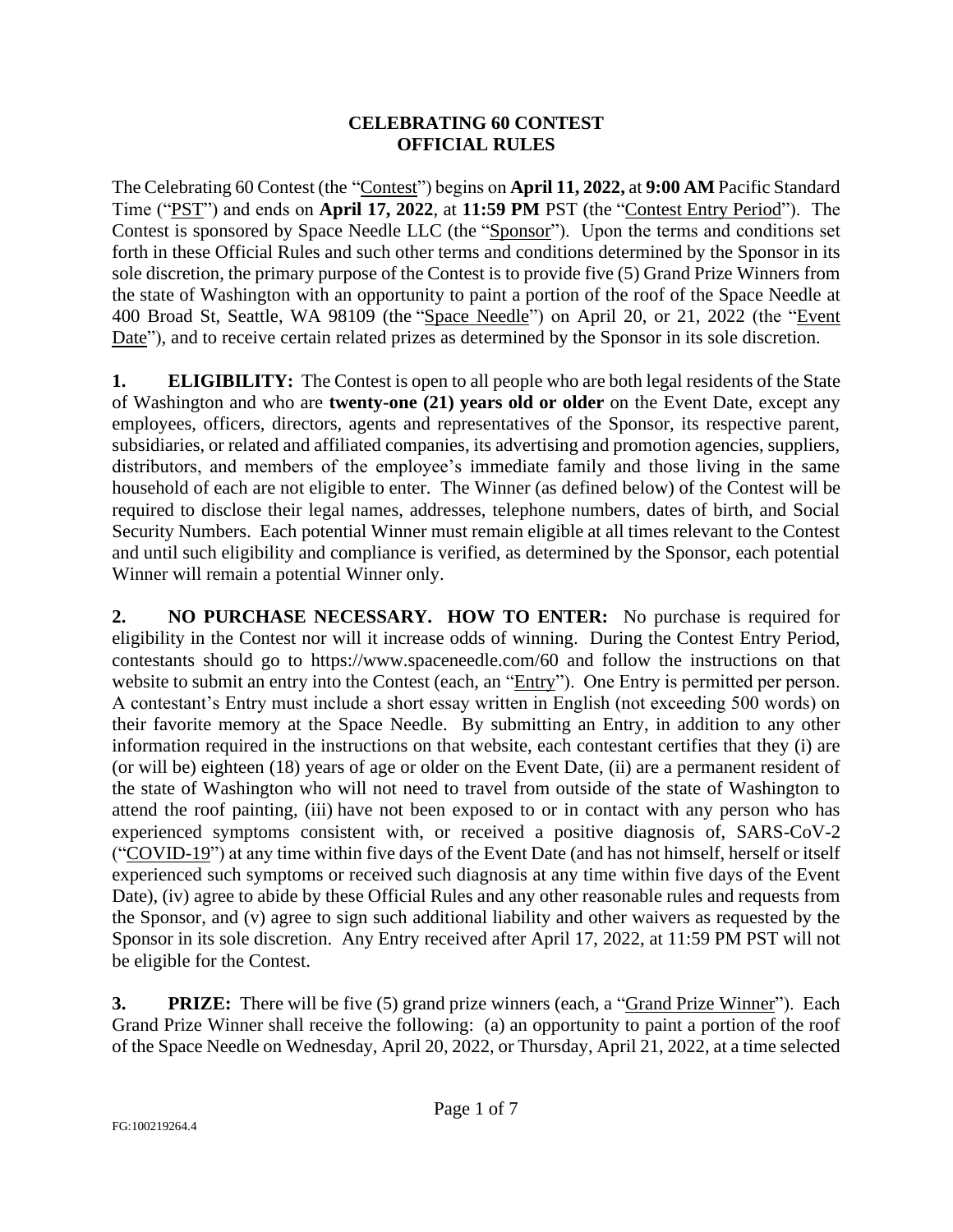by the Sponsor, with the exact date and times being determined by the Sponsor in its sole discretion (the "Grand Prize Event"), which event may, in the Sponsor's sole discretion, be livestreamed (or later broadcast from time to time) for viewing by the general public on the internet through social media or other platforms to be determined by the Sponsor in its sole discretion; provided, the Sponsor shall not liable or responsible in any manner for the inability to, and any interruption of, or poor quality of, any livestream or broadcast of all or any part of the event for any reason whatsoever, including, without limitation, any internet, equipment or other failures of any kind or nature; and (b) photos to be taken of the event (of such type, number, size, and quality as determined by the Sponsor in its sole discretion) by a photographer selected by the Sponsor in its sole discretion, which photos may be sent to each Grand Prize Winner in a format and at a date to be determined by the Sponsor in its sole discretion. Fifteen (15) additional winners (each, a "Film Festival Winner") will be selected by random drawing to win a pair of tickets to the Seattle International Film Festival. The film festival tickets are valid from April 22-24, 2022. The Sponsor is not responsible or liable for any aspect, or the cancelation, of all or any portion of the Seattle International Film Festival for any reason whatsoever as such event is hosted and run by third parties. Two (2) winners (each, a "Loupe Lounge VIP Package Winner") will also be selected by random drawing to win a VIP package for two to dine at The Loupe Lounge, located on the 500-foot level of the Space Needle. Another twenty-eight (28) winners (each, a "Space Needle Ticket Winner") will also be selected by random drawing to win a pair of tickets to the Space Needle, and another ten (10) winners (each, a "Chihuly Ticket Winner") will be selected by random drawing to win a pair of tickets to Chihuly Garden and Glass. The Loupe Lounge packages, Space Needle tickets and Chihuly tickets are valid from April 21, 2022, to December 30, 2022. The Loupe Lounge packages will be delivered electronically to Winner at the email address provided by the Winner; provided the Sponsor reserves the right to deliver packages to a Winner by any other method at its sole discretion. All ticket prizes will be mailed to Winner at the mailing address provided by the Winner; provided the Sponsor reserves the right to deliver tickets to a Winner electronically or by any other method at its sole discretion. The Grand Prize Winners, Loupe Lounge Winners, Film Festival Winners, Space Needle Ticket Winners, and Chihuly Ticket Winners are each referred to herein as a "Winner" and collectively as the "Winners." The prizes to be awarded to each Winner have the following values and are not exchangeable or redeemable for cash unless approved by the Sponsor in its sole discretion:

| <b>PRIZE</b>                                      | <b>APPROX. RETAIL</b><br><b>VALUE (ARV)</b> |
|---------------------------------------------------|---------------------------------------------|
| Painting the Space Needle Roof                    | $NONE**$                                    |
| 1 VIP package for two at The Loupe Lounge         | \$500                                       |
| 2 tickets for Seattle International Film Festival | \$30                                        |
| 2 tickets for the Space Needle                    | \$70                                        |
| 2 tickets for the Chihuly Garden and Glass        | \$64                                        |

\*\* Because painting the roof of the Space Needle is not available for purchase and may not be transferred or assigned, it has no retail value.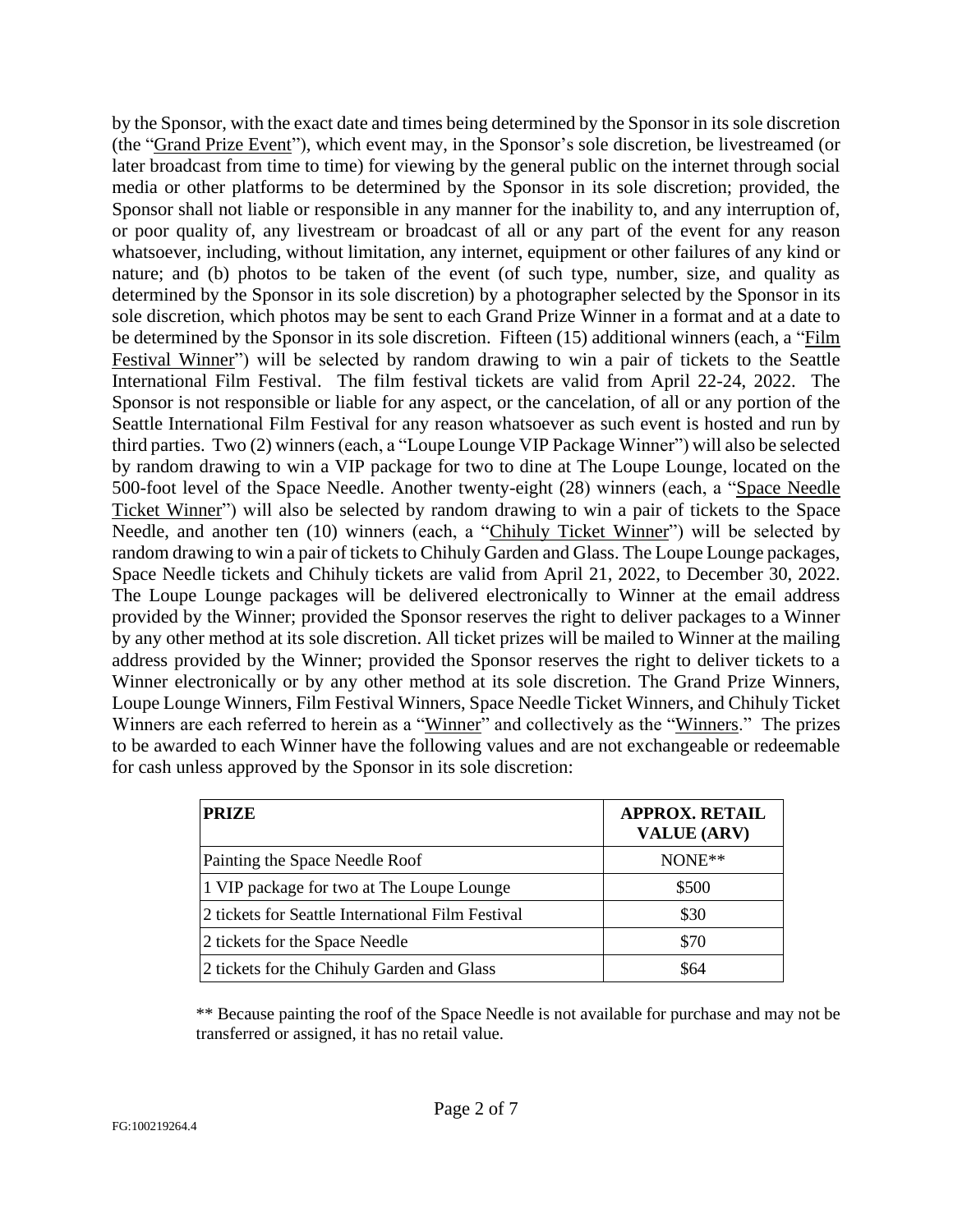Each Winner will be solely responsible for transportation to and from the event/venue. The Sponsor will announce the name of the Winners on or about Monday, April 18, 2022, via its Facebook page or other means, including any websites or social media platforms maintained by or connected with the Sponsor. The exact time and each and every element of the event and the Contest shall be solely determined by the Sponsor in its sole discretion.

**4. DETERMINATION OF WINNERS:** A panel of between two (2) and five (5) persons, selected by the Sponsor in its sole discretion, will choose, in the panel's sole discretion, each of the five (5) Grand Prize Winners of the Contest. The decision of the Sponsor representatives will be final and binding. The panelists will consider, in their sole discretion, the essays submitted by the contestants for the Grand Prize, in determining the Grand Prize Winners. The Grand Prize Winners will be selected from among all eligible Entries received. All Winners (other than the Grand Prize Winners) will be selected by random drawing. All random drawings will be conducted on or about Monday, April 18, 2022, by picking entries by hand or by computer from all eligible Entries received during the Contest Entry Period (other than Entries previously selected as the potential Winner for any prize). Once a contestant has been selected as the potential Winner of any prize in the Contest, he, she, it, or they become ineligible to win any other prizes in the Contest. The process of determining the Winners will be conducted under the direct supervision of the Sponsor. Contestants need not and may not be present when potential Winners are selected or at the time the potential Winners are announced. Potential Winners will be notified via email and/or telephone call on or around April 18, 2022, and must respond within twelve (12) hours to become a Winner, which response must be delivered to Sponsor by email as specified by Sponsor. If a potential Winner does not correctly respond within such time period, time being of the essence, such potential Winner will be disqualified and the Sponsor may select another potential Winner who will then have the same time period to respond. The Sponsor reserves the right to extend any such time periods in the Sponsor's sole discretion. Odds of winning are determined in part by the total number of eligible Entries received. For the names of the Winners, send a request and selfaddressed stamped envelope to be received by no later than June 30, 2022, to Space Needle Celebrating 60 Contest, c/o Space Needle Marketing, 1050 West Ewing Street, Seattle, WA 98119.

**5. ADDITIONAL RULES AND TERMS:** By submitting an Entry, each contestant agrees to the following terms in this Section 5. Each Grand Prize Winner agrees to have the event may be livestreamed (or later broadcast from time to time) for viewing by the general public on the internet through social media or other platforms to be determined by the Sponsor in its sole discretion. Each Grand Prize Winner must arrive at the Space Needle prior to the roof painting event at the time selected by the Sponsor in its sole discretion, time being of the essence. Each Grand Prize Winner agrees to abide by all public-health and safety requests from the Sponsor and all applicable federal, state, and local laws, including, using any safety equipment required by Sponsor in its sole discretion. The Sponsor shall not be responsible for providing any personal protective equipment or for the failure of any personal protective equipment that may be provided by the Sponsor. While participating in the Grand Prize Event, each Grand Prize Winner agrees to wear clothing and attire that, at a minimum, would generally be considered appropriate for public outings, and agrees, for the avoidance of doubt, not to wear any clothing that contains any words or markings that would likely be considered obscene, offensive, derogatory, or political in nature.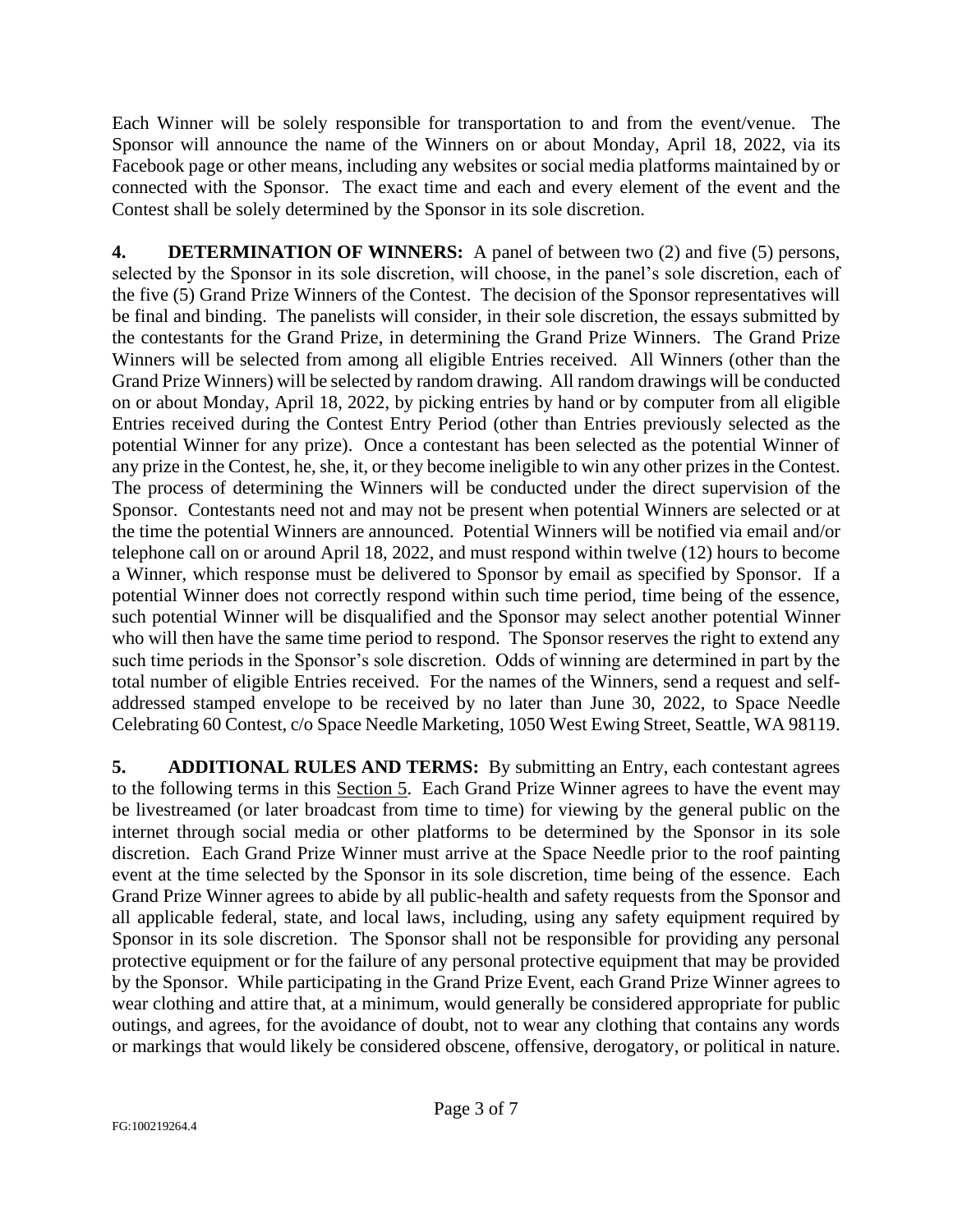Each Grand Prize Winner agrees that all photographs and video taken at the event will be taken only by the photographer or personnel supplied by the Sponsor or otherwise associated with the Sponsor or the Contest. Each Winner of a ticket agrees to adhere to the terms, conditions and requirements of the operator of the venue associated with such ticket.

**6. PRIZE CLAIM:** Noncompliance with these Official Rules, any other applicable rules or guidelines, or any applicable federal, state, or local law, as determined by the Sponsor its sole discretion, by a potential Winner and/or a Winner, may result in such persons disqualification in the Sponsor's sole discretion and thereafter such person will have no longer be a potential Winner or Winner, as applicable, and no longer entitled to any prizes associated with the Contest. The Sponsor may elect, in its sole discretion, to select an alternate Winner to replace any disqualified person. Each potential Winner must affirmatively elect to receive its prize by affirmatively and timely responding to the Sponsor's notification as more particularly described in Section 4 above. Failure to respond as required in Section 4 above within the specified period will result in disqualification and forfeiture, and an alternate potential Winner may be selected in the Sponsor's sole discretion. If a prize associated with this Contest is unclaimed, undeliverable, or un-awarded for any reason or cause whatsoever beyond the control of the Sponsor, in its sole opinion, the unclaimed, undeliverable, or un-awarded prize will be forfeited and may not be re-awarded.

**7.** TAXES: Each Winner is required to complete an IRS Form W-9 prior to receiving its prize. W-9 forms will be sent to Winners via email subsequent to the Winners notifying Sponsor that he, she, it, or they will participate in the event. Failure to complete and return a W-9 form to the Sponsor may result in such persons disqualification in the Sponsor's sole discretion and thereafter such person will have no longer be a potential Winner or Winner, as applicable. Each Winner will receive a 1099 tax form if the Sponsor determines, in its sole discretion, that it must or should issue such form to the Winners. Taxes for any prizes or value associated with the Contest are the sole responsibility of the Winners and should be paid to the appropriate government agency, not to the Sponsor, its parent, subsidiary, or related and affiliated companies.

**8. GENERAL RULES:** The opportunity to participate in this Contest is non-transferable and non-assignable. By participating in the Contest, each contestant represents and warrants that he, she, it, or they is in compliance with these Official Rules, any other rules and guidelines that govern or affect the Contest, and any applicable federal, state, or local law. Any contestant who engages in cheating, uses fraudulent entry methods, submits entries with falsities, submits duplicate entries, or enters the Contest on behalf of anyone other than himself, herself or itself or by unauthorized means will be disqualified. The Sponsor reserves the right in its sole discretion to refuse, disqualify, or withdraw any Entry, potential Winner, Winner, and/or contestants at any time during or after the Contest. Each potential Winner may be requested to provide Sponsor with proof that he, she, it, and/or they are the authorized account holder(s) of the email or social media account (if any) associated with the winning Entry. Without limiting the foregoing, Entries that are untimely, incomplete, obscene, offensive, derogatory, that are/appear to be lacking good faith, are/appear not to be submitted in the spirit of the Contest, or are otherwise non-compliant will be disqualified and void. Incomplete, illegible, false, deceptive, or garbled Entries are not eligible. By submitting an Entry, a contestant represents and warrants that the contestant has obtained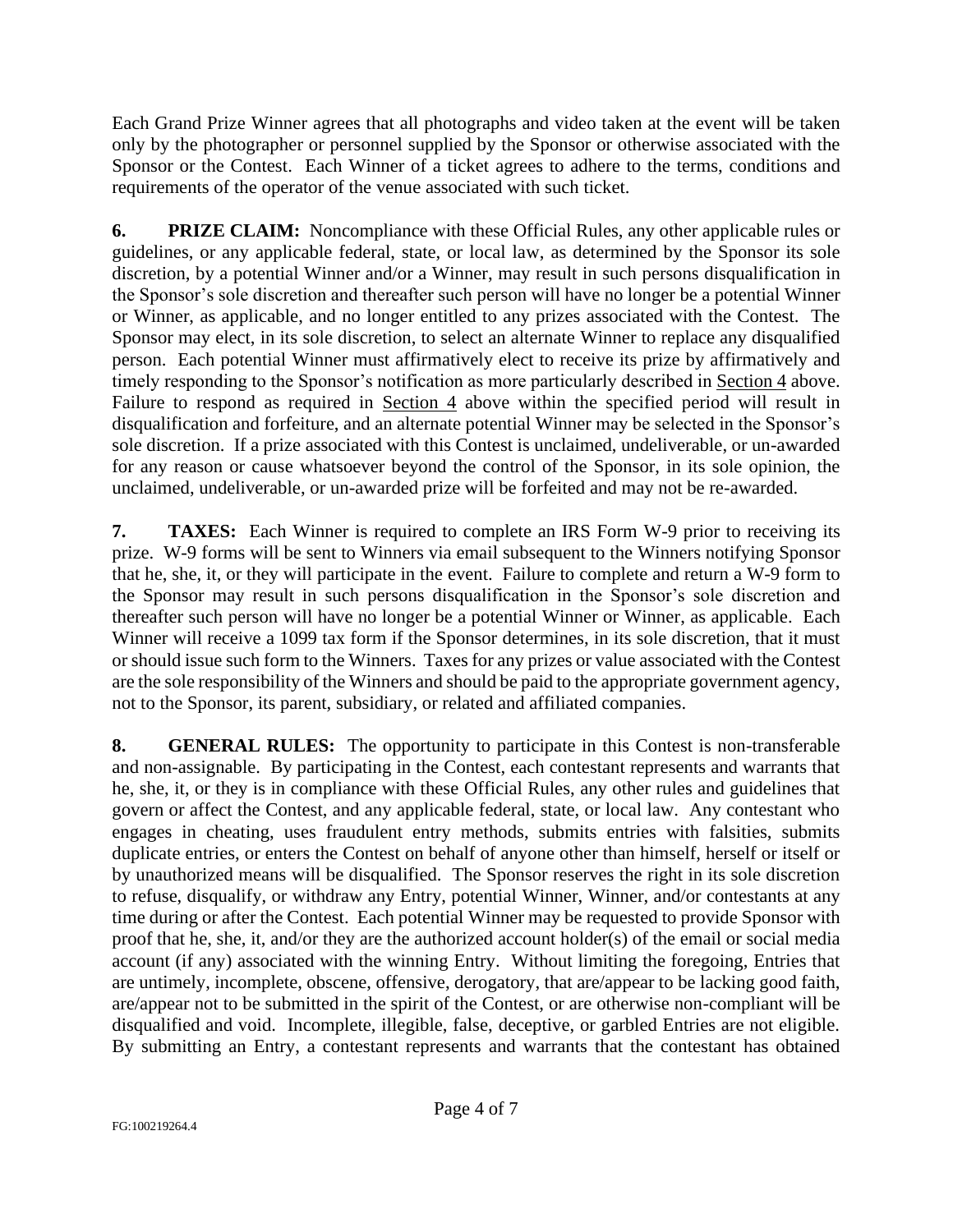permission from all persons whose name or likeness is used in the Entry, if any, and that publication of the Entry via various media, including posting to the Internet, will not infringe on the rights of any third party. Contestants will indemnify and hold harmless the Sponsor and its agents from any claims to the contrary. Each contestant grants the Sponsor and any parent, subsidiary, or related and affiliated companies or entities, and all such employees, agents, or individuals associated with the foregoing, full permission and authority to use, re-use, copy, publish, display, broadcast, distribute, edit, translate, adapt, and/or license the use of the essay submitted by the contestant and any photographs, videos, or recordings of the roof painting event or any other event or aspect of the contestant's participation in the Contest and/or contestant's voice, name, photographs, or likeness, in any promotional activity related to the contestant participating in the Contest or for any other purpose (including, but not limited to, promotional or marketing materials for other events and contests that may be sponsored by the Sponsor in the future), including any promotions or advertising on the internet, social media platforms, press releases, on any website maintained by the Sponsor or any affiliated entity, or any other forms of media (including, but not limited to, television and radio) except where expressly prohibited by law, and further grants the Sponsor the right to use contestant's contact information for its own use to contact the contestant about other Sponsor programs, and the contestant is not entitled to compensation from the Sponsor for any promotional activity involving the contestant. The Sponsor is not responsible or liable for lost, late, incomplete, misdirected, not received, stolen, mutilated, or illegible Entries. No liability is assumed by the Sponsor for any malfunction of internet service or individual computer systems including, for the avoidance of doubt, any internet service or systems relied upon to livestream the roof painting event. By entering and/or participating in the Contest, all contestants accept and agree to be bound by these Official Rules. The Sponsor reserves the right to disqualify contestants who fail to follow these Official Rules or who make any misrepresentations in their Entries or in their communications with the Sponsor relating to the Contest. Winners may not substitute, transfer, or assign their participation in the Contest or the right to receive any prize associated therewith. The Sponsor reserves, in the Sponsor's sole discretion, the right to modify, limit, or change any aspect of the Contest or any prize associated therewith. BY PARTICIPATING, CONTESTANTS AGREE TO RELEASE, DISCHARGE, AND HOLD HARMLESS THE SPONSOR, ANY PARENT OR SUBSIDIARY AND THEIR AFFILIATES, ADVERTISING AND PROMOTION AGENCIES, AND THEIR RESPECTIVE OFFICERS, DIRECTORS, EMPLOYEES, INDEPENDENT CONTRACTORS, REPRESENTATIVES AND AGENTS FROM AND AGAINST ANY AND ALL ALLEGED AND/OR ACTUAL CLAIMS, ACTIONS, DEMANDS, LOSSES, SETTLEMENTS (WHETHER OR NOT LITIGATION IS COMMENCED), LIABILITIES AND DAMAGES OF ANY KIND WHATSOEVER EXISTING NOW OR ARISING IN THE FUTURE (INCLUDING, WITHOUT LIMITATION, BODILY INJURY, PERSONAL INJURY, MEDICAL INJURY, DEATH, DISABILITY AND PROPERTY DAMAGE OR LOSS), COSTS AND EXPENSES (INCLUDING, WITHOUT LIMITATION, REASONABLE ATTORNEYS' FEES, COURT COSTS, SETTLEMENTS, AND DISBURSEMENTS) DIRECTLY OR INDIRECTLY ARISING IN WHOLE OR IN PART OUT OF PARTICIPATION IN THIS CONTEST OR ANY ELEMENT THEREOF OR DELIVERY, ACCEPTANCE, POSSESSION, USE, OR MISUSE OF ANY PRIZES ASSOCIATED WITH THIS CONTEST. Each contestant understands and agrees that the foregoing release language covers, without limitation, the risk that a contestant contracts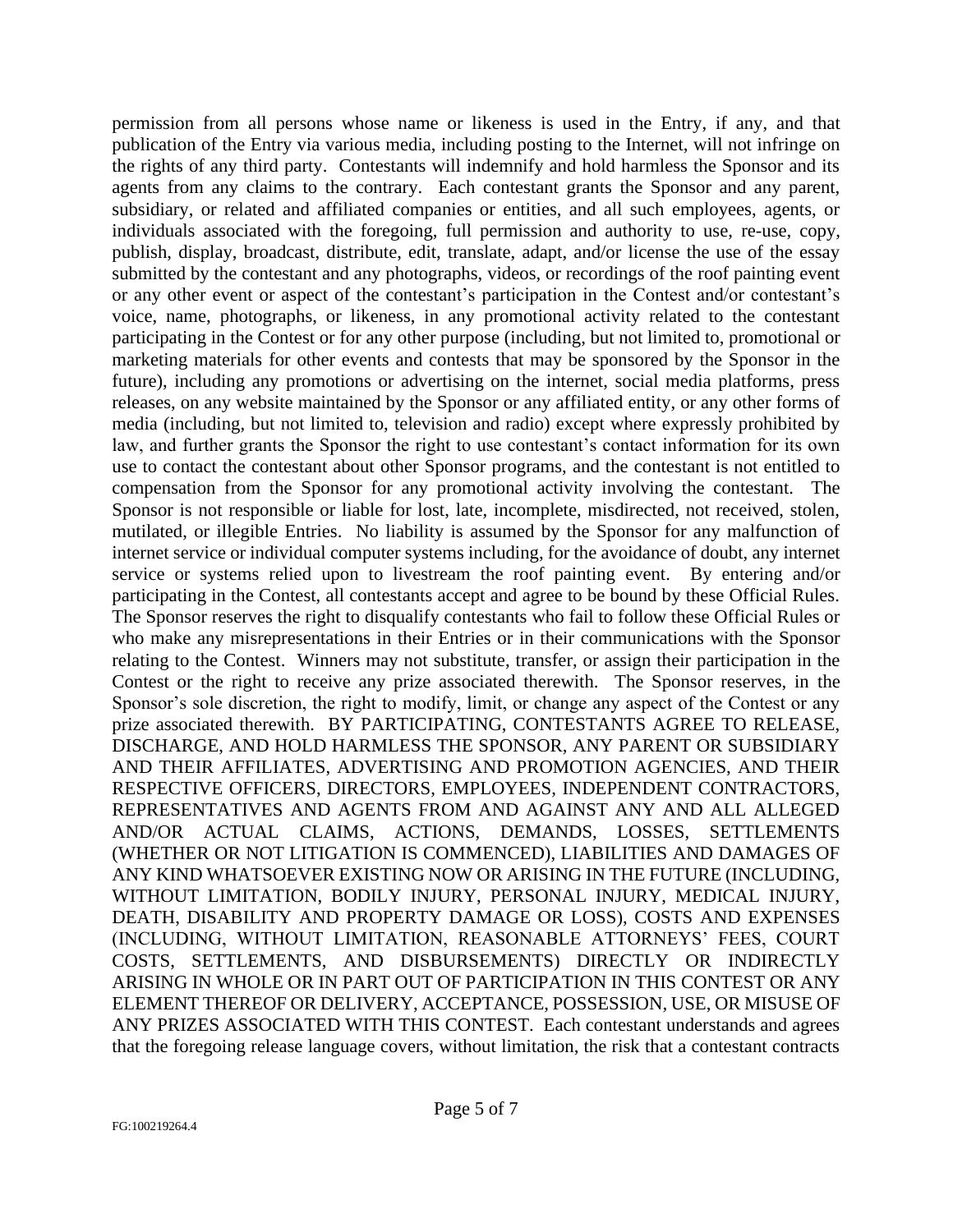COVID-19 as a result of participating in this Contest, and each contestant agrees that he or she assumes that risk in full. Each contestant covenants not to sue any released party or cause them to be sued regarding any matter released above, and further covenants not to disaffirm, limit or rescind this release. A waiver by the Sponsor of any term in these Official Rules does not constitute a waiver of any other provision.

**9. LIMITATION OF LIABILITY:** The Sponsor is not responsible for injury or damage to any of contestant's, or to any other person's electronic device related to or resulting from participating in the Contest or downloading materials from or use of any website or social media account associated with the Contest. The Sponsor is not responsible for any person's failure to successfully enter the Contest due to technical failure or other electronic or human error, including device or browser incompatibility. If, for any reason, the Contest or any element thereof is not capable of running as planned by reason of, but not limited to, infection by computer virus, worms, bugs, tampering, unauthorized intervention, fraud, cheating, technical failures, or any other causes which the Sponsor deems, in its sole opinion, could corrupt or affect the administration, security, fairness, integrity, or proper conduct of the Contest or any element thereof, the Sponsor reserves the right at its sole discretion to cancel, terminate, modify, or suspend the Contest, or any element thereof, and select the Winners from eligible, non-suspect Entries received prior to the action or as otherwise may be deemed equitable by the Sponsor. The Sponsor shall not be liable to Winners or any other person for failure to execute the Contest or any element thereof, or to supply the prizes associated with the Contest by reason of any action(s), regulation(s), order(s), or request(s) by any governmental or quasi-governmental entity, equipment failure, terrorist acts, cyberattacks, earthquake, war, fire, flood, explosion, or any other event beyond the Sponsor's reasonable control. In no event will the Sponsor, any parent, subsidiary, or related and affiliated companies, advertising or promotion agencies and/or all their respective officers, directors, employees, independent contractors, representatives and agents, be responsible or liable for any damages or losses of any kind, including indirect, incidental, consequential or punitive damages arising out of participation in the Contest or any element thereof. Without limiting the foregoing, the Sponsor's website, social media accounts, prizes, and all other media or items associated with the Contest are provided "AS IS" without warranty of any kind, either express or implied, including but not limited to the implied warranties of merchantability, fitness for a particular purpose, and noninfringement.

**10. PRIVACY:** The requested information includes personal information such as name, phone number, e-mail address, residence address, age, gender, and any other information that is connected with the contestant personally ("Personally Identifiable Information"). Other than as specified herein, all Personally Identifiable Information will be provided by the contestant with his, her or its specific knowledge and consent. By entering and/or participating in the Contest and providing requested information, each contestant is consenting to the collection, storage, and disclosure of Personally Identifiable Information. Personally Identifiable Information may be collected by third party service providers with whom the Sponsor contracts to provide services in connection with the Contest and if such is the case, the Sponsor asks such service providers to make the Personally Identifiable Information available only to the Sponsor for the Sponsor to use in accordance with the terms of this Section 10. The identified and notified Winners may each be